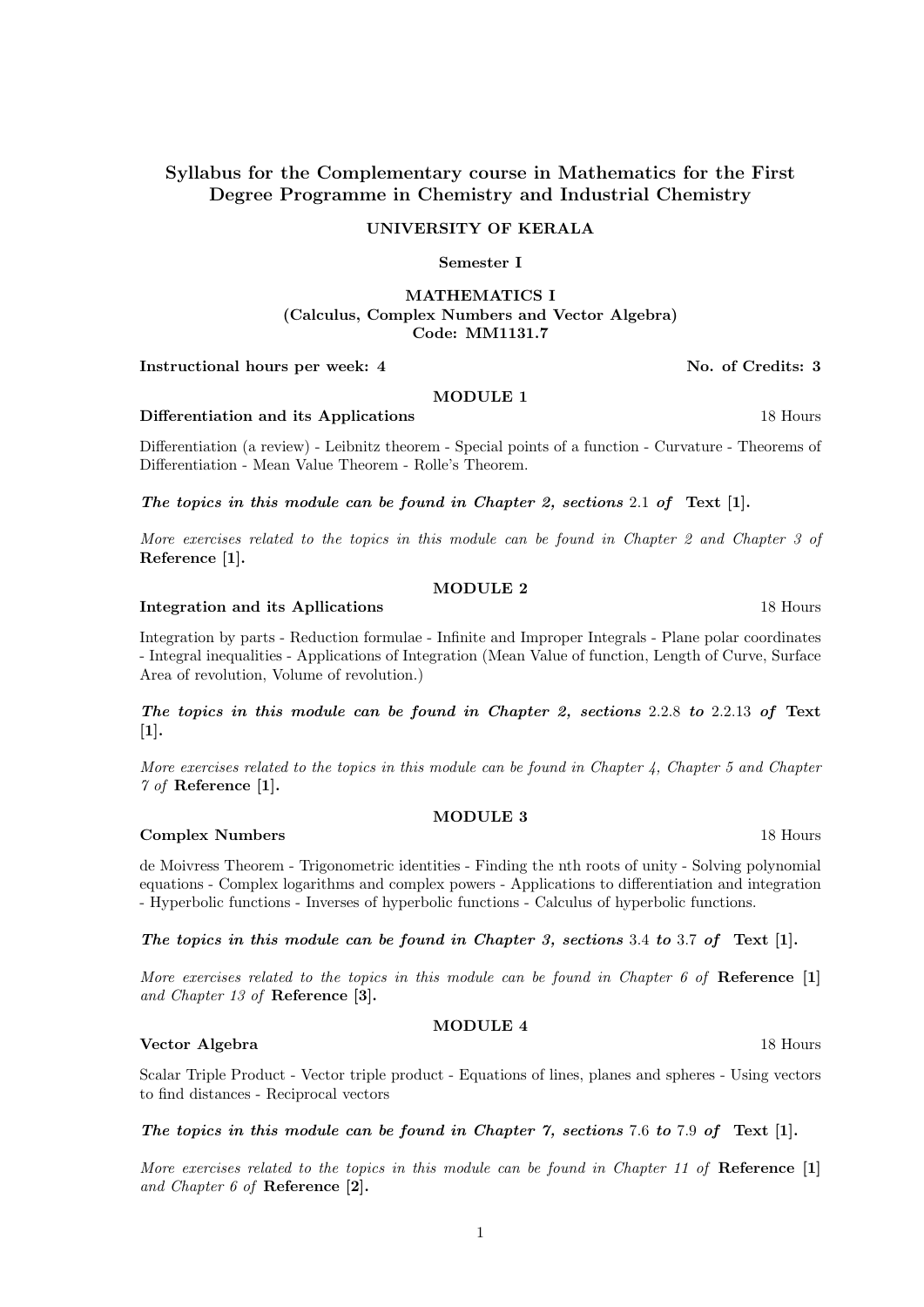Text

1 K F Riley, M P Hobson, S J Bence, Mathematical Methods for Physics and Engineering, 3rd Edition, Cambridge University Press.

References

- 1 Howard Anton, Irl C. Bivens, Stephen Davis, Calculus, 10th Edition, John Wiley & Sons.
- 2 Mary L Baos, Mathematics Methods in the Physical Sciences, 3rd Edition, Wiley.
- 3 Erwin Kreyszig, Advanced Engineering Mathematics, 10th Edition, Wiley-India.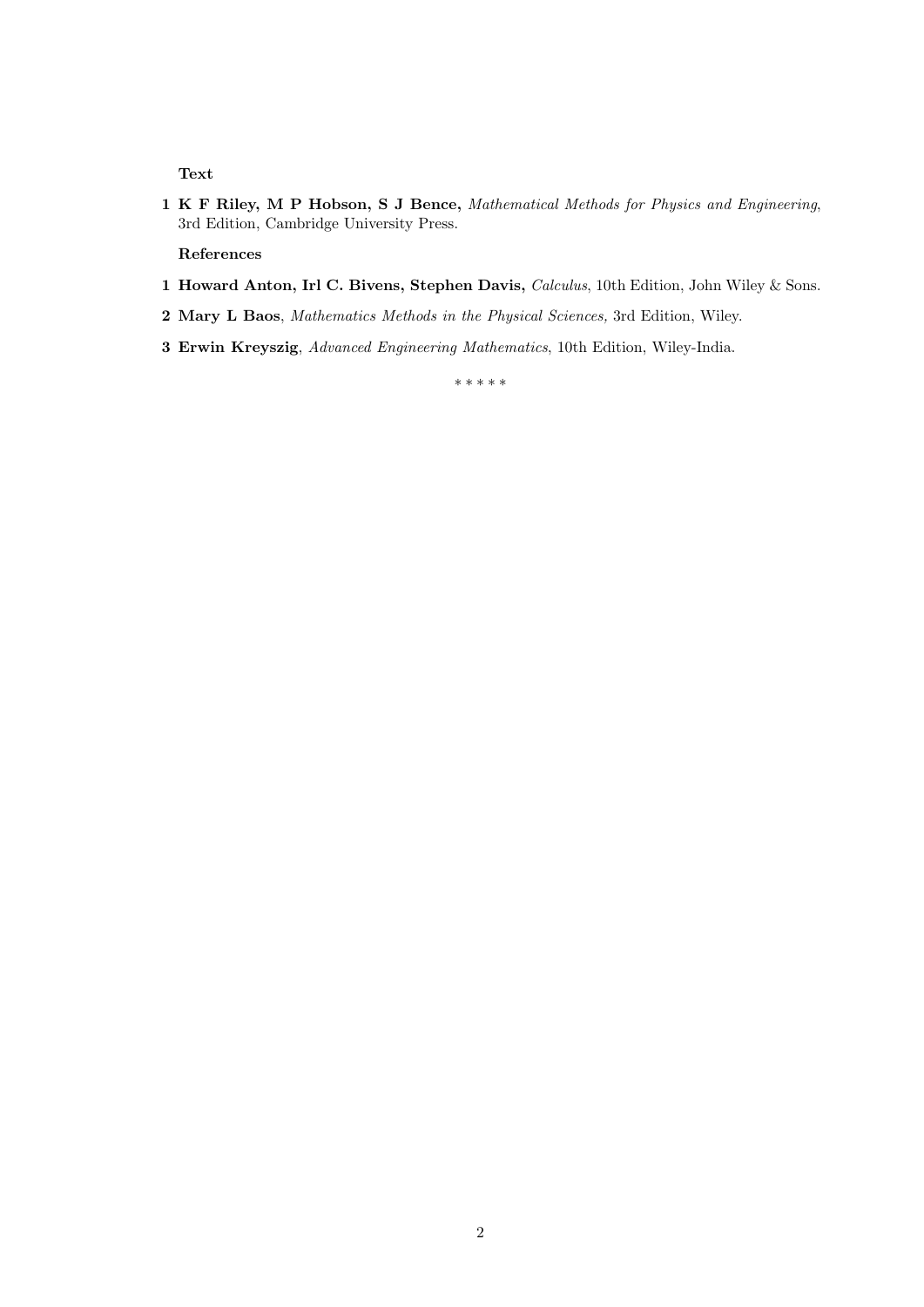### UNIVERSITY OF KERALA

# Semester II

# MATHEMATICS II

(Parial Differentiation, Vector Differentiation, Infinite Series and Multiple Integrals) Code: MM1231.7

Instructional hours per week: 4 No. of Credits: 3

### MODULE 1

Partial Differerentiation and the contract of the contract of the contract of the contract of the contract of the contract of the contract of the contract of the contract of the contract of the contract of the contract of

The total differential and total derivative - Exact and inexact differentials - Theorems of partial differentiation - The chain rule - Change of variables - Taylors theorem for many-variable functions - Stationary values of many-variable functions - Stationary values under constraints.

The topics in this module can be found in Chapter 5, sections 5.1 to 5.9 of Text [1].

More exercises related to the topics in this module can be found in Chapter 13 of Reference [1].

# MODULE 2

### Vector Calculus - Differentiation 18 Hours

Differentiation of vectors -Differentiation of composite vector expressions - Differential of a vector - Integration of vectors - Space curves - Vector functions of several arguments - Surfaces - Scalar and vector fields - Vector operators - Gradient of a scalar field - Divergence of a vector field - Curl of a vector field - Vector operator formulae - Vector operators acting on sums and products - Combinations of grad, div and curl - Cylindrical and spherical polar coordinates - Cylindrical polar coordinates - Spherical polar coordinates.

The topics in this module can be found in Chapter 10, sections 10.1 to 10.9 of Text [1].

More exercises related to the topics in this module can be found in Chapter 3 of Reference  $[3]$ .

# MODULE 3

# Infinite Series 18 Hours

Summation of series - Arithmetic series - Geometric series - Arithmetico-geometric series - The difference method - Series involving natural numbers - Transformation of series - Convergence of infinite series - Absolute and conditional convergence - Convergence of a series containing only real positive terms - Alternating series test - Operations with series - Power series - Convergence of power series - Operations with power series - Taylor series - Taylors theorem (Proof excluded) - Approximation errors in Taylor series - Standard Maclaurin series.

The topics in this module can be found in Chapter 4, sections 4.1 to 4.6 of Text [1].

More exercises related to the topics in this module can be found in Chapter 9 of  $\mathbf{Reference}$  [1] and Chapter 1 of Reference [2].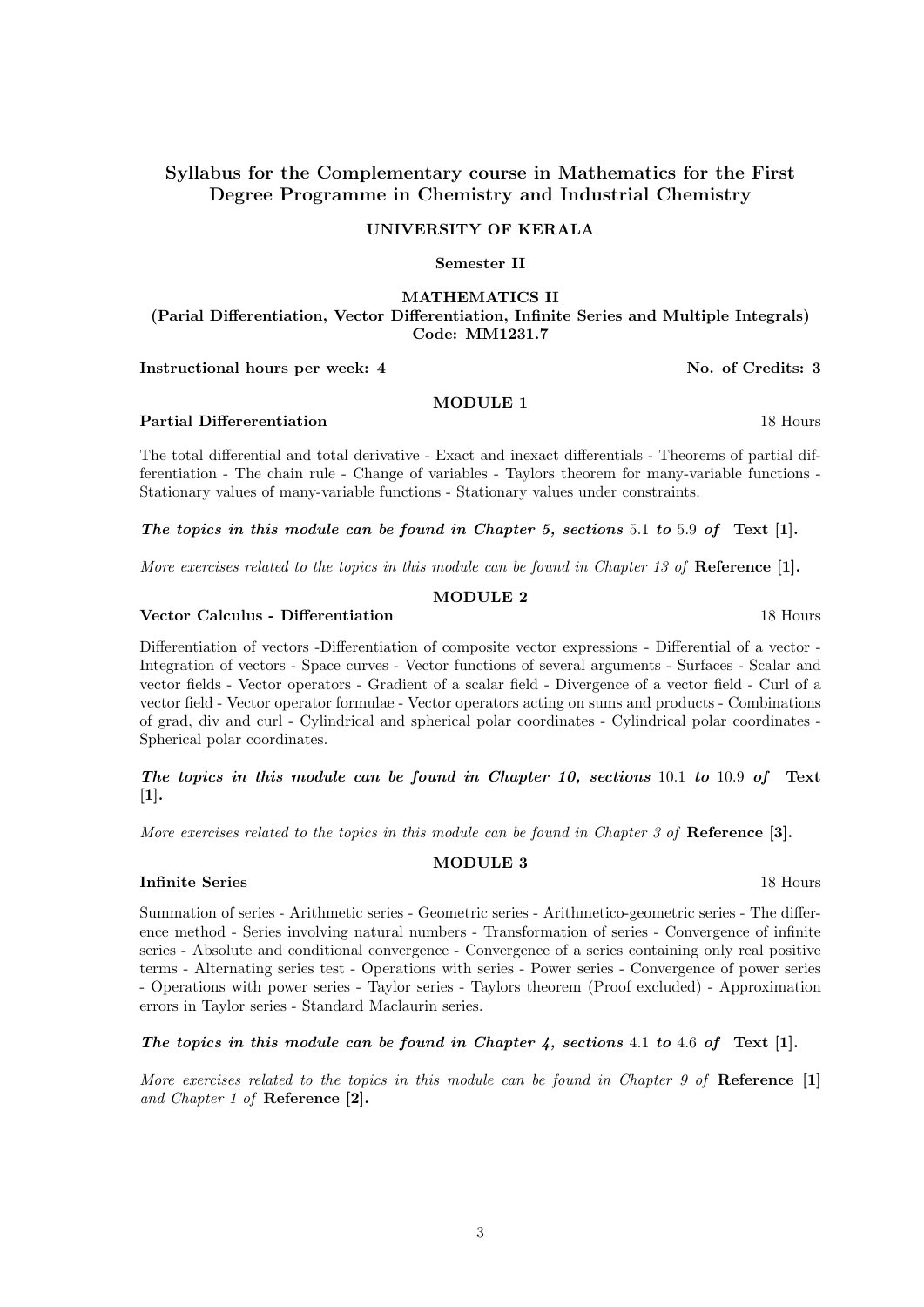#### MODULE 4

#### Multiple Integrals 18 Hours and 18 Hours and 18 Hours and 18 Hours and 18 Hours and 18 Hours and 18 Hours and 18 Hours and 18 Hours and 18 Hours and 18 Hours and 18 Hours and 18 Hours and 18 Hours and 18 Hours and 18 Hours

Double integrals - Triple integrals - Applications of multiple integrals - Areas and volumes only (Masses, centres of mass and centroids - Pappus theorems - Moments of inertia - Mean values of functions are excluded) - Change of variables in multiple integrals - Change of variables in double integrals- Evaluation of some special infinite integrals - Change of variables in triple integrals - General properties of Jacobians.

The topics in this module can be found in Chapter 6, sections  $6.1$  to  $6.4$  of Text [1].

More exercises related to the topics in this module can be found in Chapter  $14$  of Reference [1] and Chapter 6 of Reference [2].

Text

1 K F Riley, M P Hobson, S J Bence, Mathematical Methods for Physics and Engineering, 3rd Edition, Cambridge University Press.

References

- 1 Howard Anton, Irl C. Bivens, Stephen Davis, Calculus, 10th Edition, John Wiley & Sons.
- 2 Mary L Baos, Mathematics Methods in the Physical Sciences, 3rd Edition, Wiley.
- 3 George B Arfken, Hans J Weber, Frank E Harris, Mathematical Methods for Physcists, 7th Edition, Academic Press.
- 4 Erwin Kreyszig, Advanced Engineering Mathematics, 10th Edition, Wiley-India.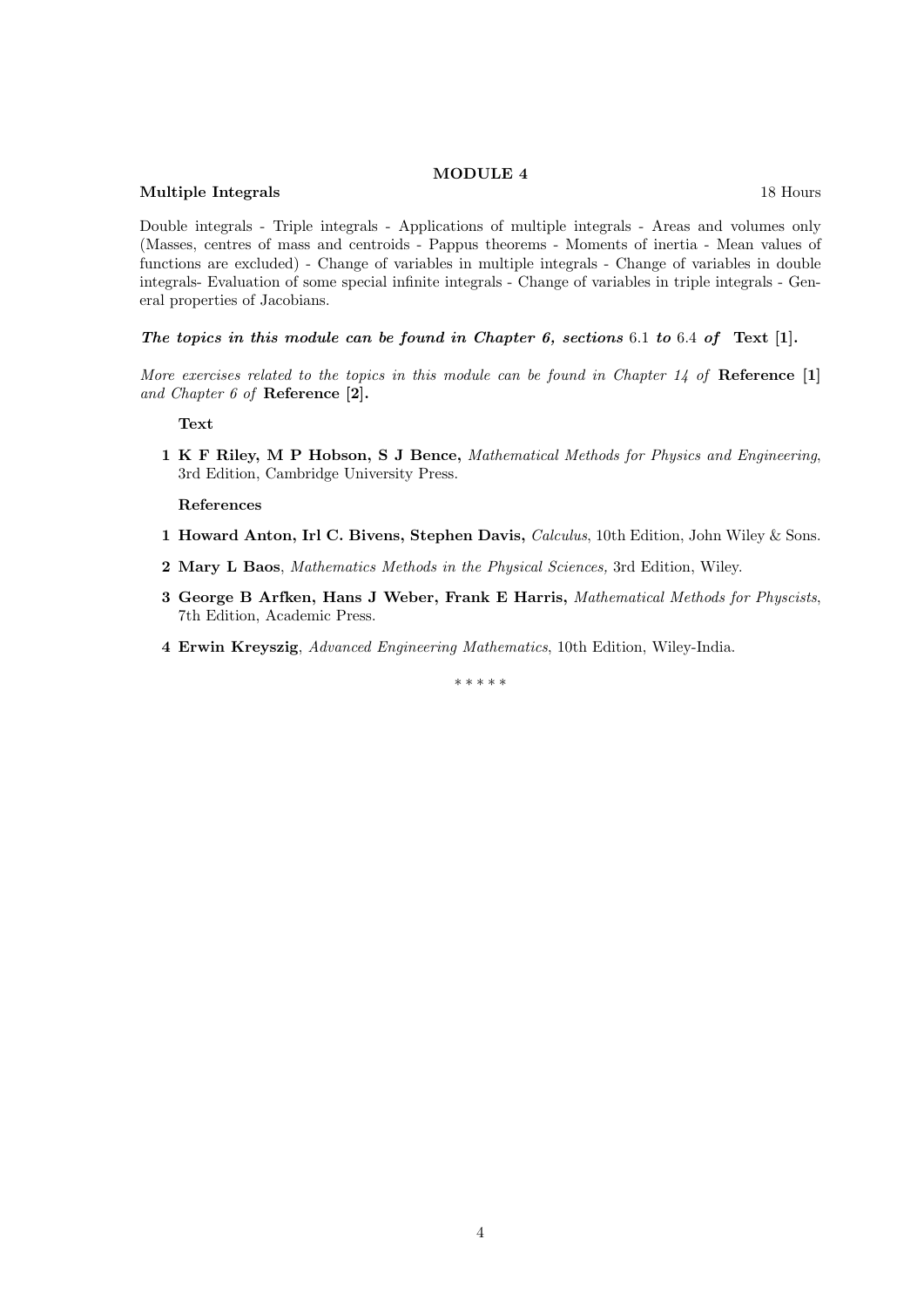### UNIVERSITY OF KERALA

# Semester III

# MATHEMATICS III

(Theory of Matrices, Vector Integration, Special Functions and Theory of Equations) Code: MM1331.7

Instructional hours per week: 5 No. of Credits: 4

### MODULE 1

Matrices and row reduction - Determinants - Cramers Rule for solving system of equations - Vectors - Lines and Planes - Linear Combinations - Linear Functions - Linear Operators - Linear Dependence and Independence - Special Matrices like Hermitian matrices and Formulas - Linear Vector Spaces - Eigenvalues and Eigenvectors - Diagonalizing Matrices - Applications of Diagonalization.

## The topics in this module can be found in Chapter 3 of Text [2].

More exercises related to the topics in this module can be found in Chapter  $\gamma$  and  $\gamma$  of Reference [3].

This topics can be referred in Reference [4].

# MODULE 2

# Vector Calculus - Integration 18 Hours

Evaluating Line integrals - Physical examples of line integrals - Line integrals with respect to a scalar - Connectivity of regions - Greens theorem in a plane - Conservative fields and potentials - Surface integrals - Evaluating surface integrals - Vector areas of surfaces - Physical examples of surface integrals - Volume integrals - Volumes of three-dimensional regions - Integral forms for grad, div and curl - Greens theorems (without proof) - Other related integral theorems - Physical applications of the divergence theorem - Stokes theorem and related theorems (without proof) - Related integral theorems - Physical Applications.

The topics in this module can be found in Chapter 11 of Text [1].

More exercises related to the topics in this module can be found in Chapter 3 of Reference  $[2]$ .

### Special Functions 18 Hours and 18 Hours 18 Hours 18 Hours 18 Hours 18 Hours 18 Hours 18 Hours 18 Hours 18 Hours 18 Hours 18 Hours 18 Hours 18 Hours 18 Hours 18 Hours 18 Hours 18 Hours 18 Hours 18 Hours 18 Hours 18 Hours 18

The Factorial Function - Definition of the Gamma Function - Recursion Relation - The Gamma Function of Negative Numbers - Some Important Formulas Involving Gamma Functions - Beta Functions - Beta Functions in Terms of Gamma Functions.

# The topics in this module can be found in Chapter 11 of Text [3].

More exercises related to the topics in this module can be found in chapter 13 of  $Text [2].$ 

Theory of Matrices 24 Hours 22 Hours 22 Hours 22 Hours 22 Hours 22 Hours 22 Hours

MODULE 3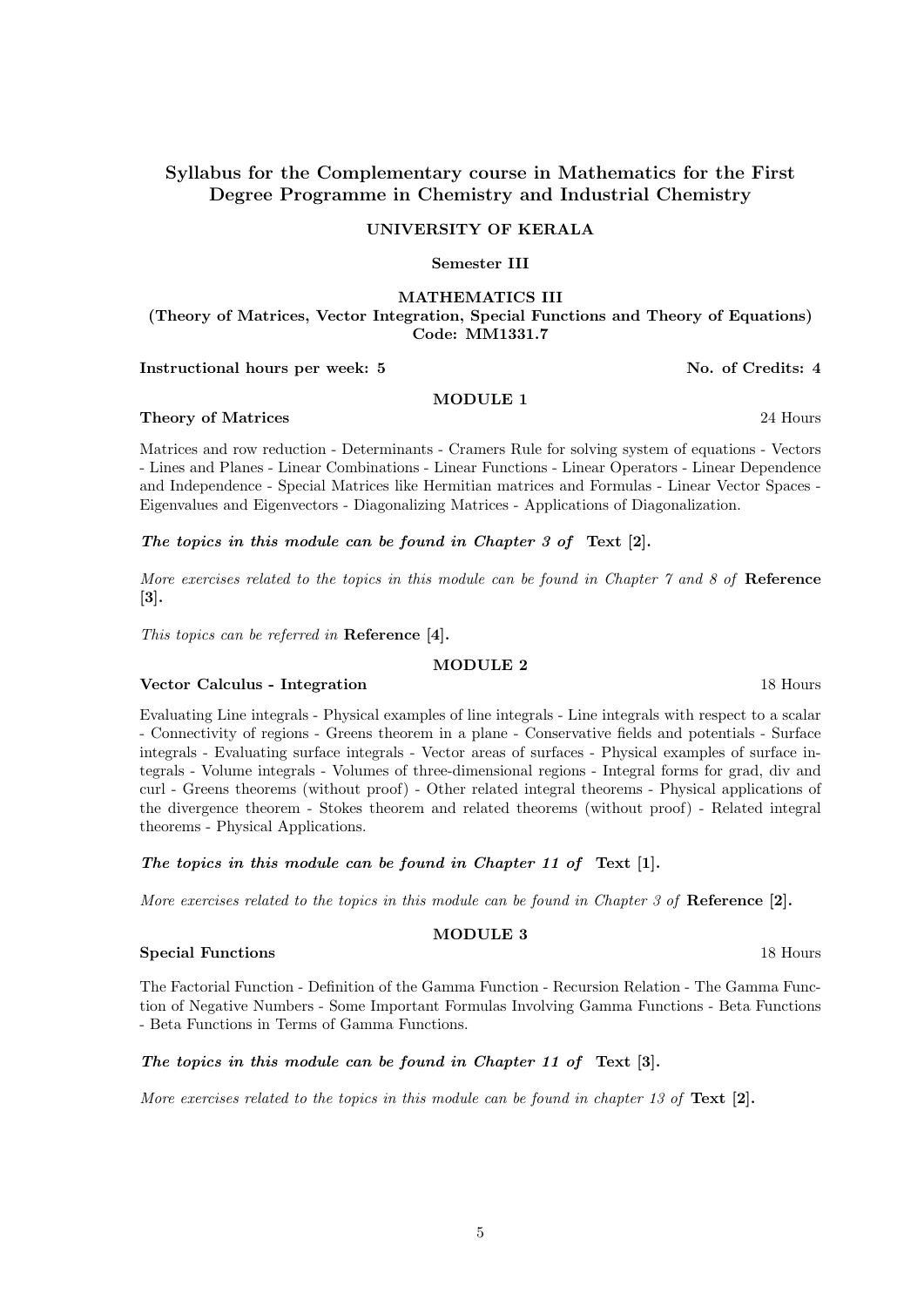#### MODULE 4

#### Theory of Equations 24 Hours 24 Hours 24 Hours 24 Hours 24 Hours 24 Hours 24 Hours 22 Hours 22 Hours 22 Hours 22 Hours 22 Hours 22 Hours 22 Hours 22 Hours 22 Hours 22 Hours 22 Hours 22 Hours 22 Hours 22 Hours 22 Hours 22 H

Polynomial Equations - Fundamental Theorem of Algebra (without Proof) - Applications of the fundamental theorem to equations having one or more complex roots, rational roots or multiple roots - Reciprocal equations - Method of finding its roots - Cardano's method for solving cubic equations - Ferrari's Metod for solving quartic equations - Descarte's rule of signs.

### The topics in this module can be found in Text [3].

More exercises related to the topics in this module can be found in Reference [4].

Text

- 1 K F Riley, M P Hobson, S J Bence, Mathematical Methods for Physics and Engineering, 3rd Edition, Cambridge University Press.
- 2 Mary L Baos, Mathematics Methods in the Physical Sciences, 3rd Edition, Wiley Academic Press.
- 3 Bernard and Child Higher Algebra, Macmillan.

References

- 1 Erwin Kreyszig, Advanced Engineering Mathematics, 10th Edition, Wiley-India.
- 2 David C Lay, Linear Algebra and its Applications, Thomson Publications, 2007.
- 3 George B Arfken, Hans J Weber, Frank E Harris, Mathematical Methods for Physcists, 7th Edition.
- 4 B. S. Grewal Higher Engineering Mathematics 39th Edition, Khanna Publishers.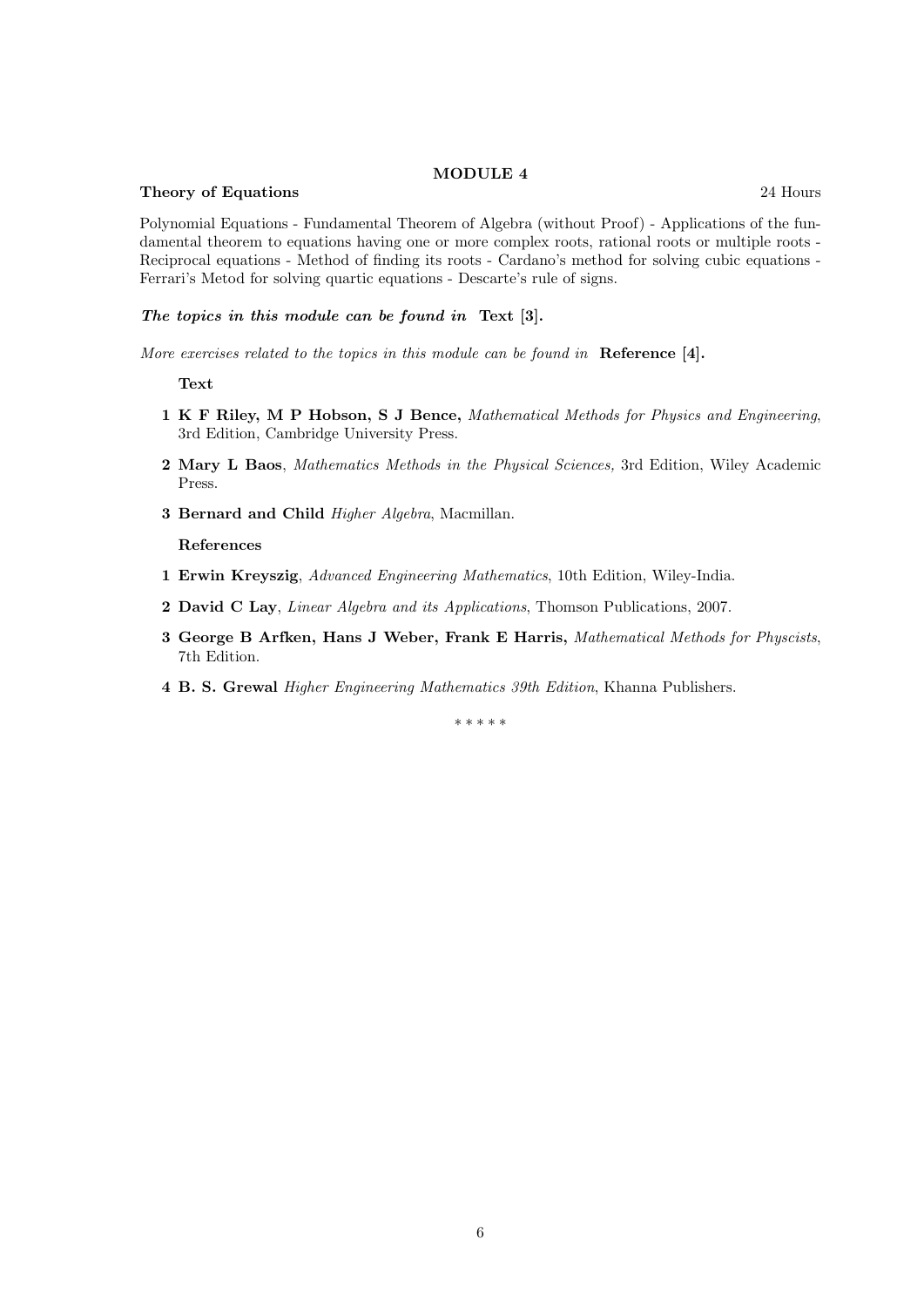### UNIVERSITY OF KERALA

## Semester IV

MATHEMATICS IV

(Abstract Algebra, Laplace Transforms, Fourier Sries and Differential Equations) Code: MM1431.7

### Instructional hours per week: 5 No. of Credits: 4

### MODULE 1 Abstract Algebra 24 Hours

Groups - definition and Examples - Elementary properties - Finite Groups and Subgroups - Cyclic

Groups - Elementary Properties Rings - definition and Examples (Finite and Infinite) - Integral Domian and Field - definition and examples (Finite and Infinite)

### The topics in this module can be found in Text [1].

More exercises related to the topics in this module can be found in **Reference** [1].

### MODULE 2

### Laplace Transforms and its Applications 24 Hours 24 Hours

Laplace transforms - Elementary Functions - Inverse Transform - Partial Fraction Expansion - Laplace transforms of derivatives - Dirac Delta Function (excluded) - Other Properties - Translation - Derivative of a Transform - Integration of Transforms - Limits of IntegrationUnit Step Function - Convolution (Faltungs) Theorem - Inverse Laplace transforms.

The topics in this module can be found in Chapter 15, sections 15.8 to 15.12 of Text [2].

More exercises related to the topics in this module can be found in  $\mathbf{Reference}$  [2].

### MODULE 3

### Fourier Series and Fourier Transforms **18 Hours** 18 Hours

Introduction - Simple Harmonic Motion and Wave Motion - Periodic Functions - Applications of Fourier Series - Average Value of a Function - Fourier Coefficients - Dirichlet Conditions - Complex Form of Fourier Series - Other Intervals - Even and Odd Functions - Parsevals Theorem - Fourier Transforms.

# The topics in this module can be found in Chapter 7 of Text [3].

More exercises related to the topics in this module can be found in Chapter 11 of Reference  $[2]$ .

# MODULE 4

### **Differential Equations** 18 Hours 18 Hours 18 Hours 18 Hours 18 Hours 18 Hours 18 Hours 18 Hours 18 Hours 18 Hours 18 Hours 18 Hours 18 Hours 18 Hours 18 Hours 18 Hours 18 Hours 18 Hours 18 Hours 18 Hours 18 Hours 18 Hours

First Order Ordinary Differential Equations - Exact ODEs. Integrating Factors - Linear ODEs - Bernoulli Equation - Orthogonal Trajectories - Homogeneous Linear ODEs with Constant Coefficients - EulerCauchy Equations, Nonhomogeneous ODEs.

The topics in this module can be found in Chapter 1 and 2, sections 1.4, 1.5, 1.6, 2.2, 2.5 and 2.7 of Text [4].

More exercises related to the topics in this module can be found in Chapter 8 of Text  $[3]$  and Reference [2]